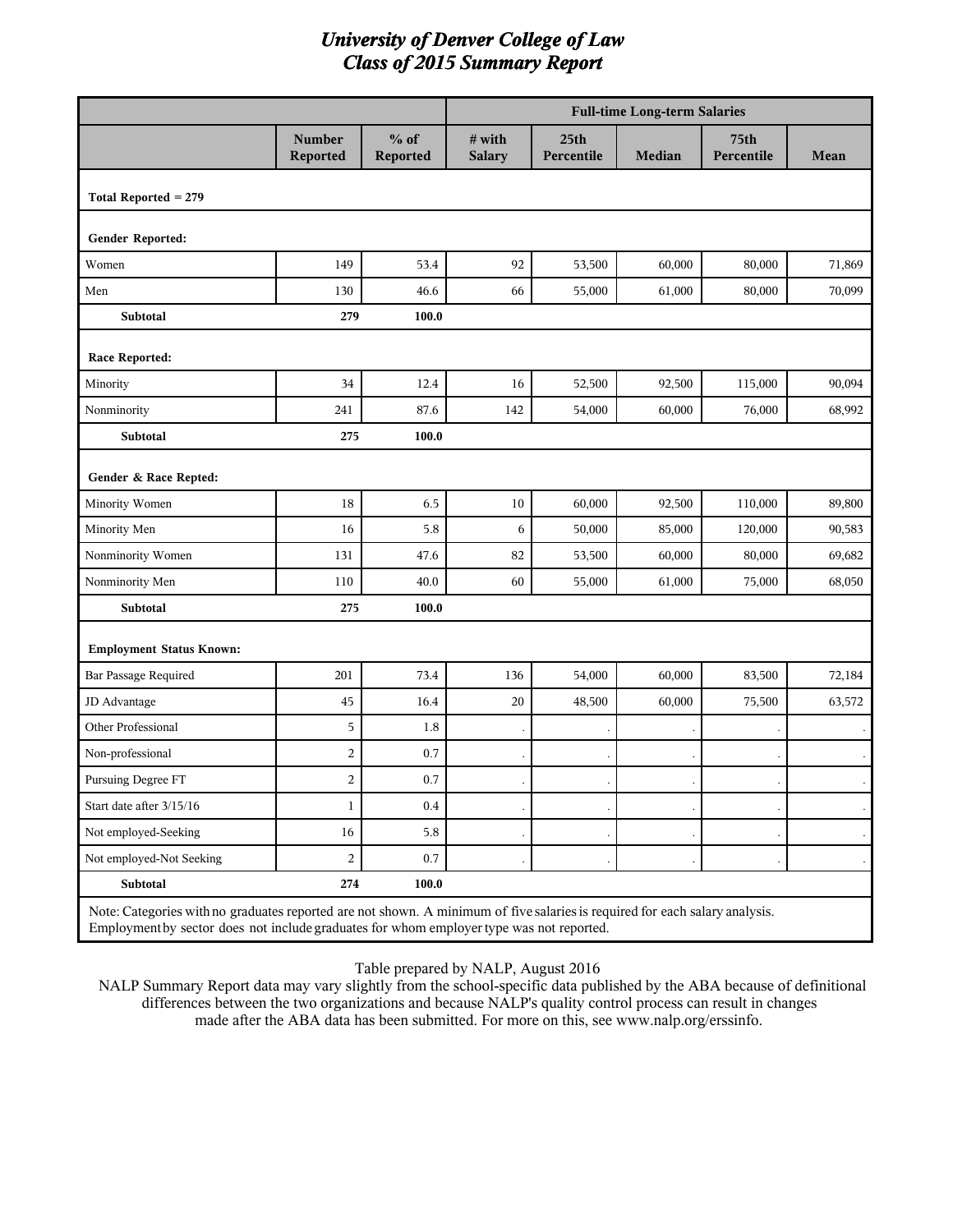|                                                                                                                             |                           |                    |                         |                                | <b>Full-time Long-term Salaries</b> |                    |        |
|-----------------------------------------------------------------------------------------------------------------------------|---------------------------|--------------------|-------------------------|--------------------------------|-------------------------------------|--------------------|--------|
|                                                                                                                             | <b>Number</b><br>Reported | $%$ of<br>Reported | # with<br><b>Salary</b> | 25 <sub>th</sub><br>Percentile | <b>Median</b>                       | 75th<br>Percentile | Mean   |
| <b>Total Employed or Degree:</b>                                                                                            |                           |                    |                         |                                |                                     |                    |        |
| Pursuing Degree FT                                                                                                          | $\overline{2}$            | 0.7                |                         |                                |                                     |                    |        |
| Employed                                                                                                                    | 253                       | 92.3               | 158                     | 54,000                         | 60,000                              | 80,000             | 71,129 |
| Subtotal                                                                                                                    | 255                       | 93.1               |                         |                                |                                     |                    |        |
| <b>Employment by Sector</b>                                                                                                 |                           |                    |                         |                                |                                     |                    |        |
| Private Sector                                                                                                              | 147                       | 58.1               | 94                      | 60,000                         | 71,000                              | 100,000            | 80,622 |
| Public Sector                                                                                                               | 106                       | 41.9               | 64                      | 52,000                         | 55,000                              | 60,000             | 57,188 |
| Subtotal                                                                                                                    | 253                       | 100.0              |                         |                                |                                     |                    |        |
| FT/PT Jobs:                                                                                                                 |                           |                    |                         |                                |                                     |                    |        |
| Bar Passage Reqd-FT                                                                                                         | 175                       | 69.2               | 136                     | 54,000                         | 60,000                              | 83,500             | 72,184 |
| Bar Passage Reqd-PT                                                                                                         | 26                        | 10.3               |                         |                                |                                     |                    |        |
| JD Advantage-FT                                                                                                             | 40                        | 15.8               | 20                      | 48,500                         | 60,000                              | 75,500             | 63,572 |
| JD Advantage-PT                                                                                                             | 5                         | 2.0                |                         |                                |                                     |                    |        |
| Other Professional-FT                                                                                                       | $\mathbf{3}$              | 1.2                |                         |                                |                                     |                    |        |
| Other Professional-PT                                                                                                       | $\overline{2}$            | 0.8                |                         |                                |                                     |                    |        |
| Non-professional-PT                                                                                                         | $\overline{a}$            | 0.8                |                         |                                |                                     |                    |        |
| Subtotal                                                                                                                    | 253                       | 100.0              |                         |                                |                                     |                    |        |
| <b>Employment Categories:</b>                                                                                               |                           |                    |                         |                                |                                     |                    |        |
| Academic                                                                                                                    | $\overline{7}$            | 2.8                |                         |                                |                                     |                    |        |
| <b>Business</b>                                                                                                             | 48                        | 19.0               | 25                      | 55,000                         | 65,000                              | 85,000             | 70,817 |
| Judicial Clerk                                                                                                              | 43                        | 17.0               | 19                      | 43,488                         | 52,332                              | 55,000             | 51,406 |
| Private Practice                                                                                                            | 99                        | 39.1               | 69                      | 60,000                         | 75,000                              | 110,000            | 84,174 |
| Government                                                                                                                  | 31                        | 12.3               | 23                      | 52,000                         | 59,000                              | 62,000             | 57,954 |
| Public Interest                                                                                                             | 25                        | 9.9                | 19                      | 55,000                         | 55,000                              | 57,000             | 57,071 |
| <b>Subtotal</b>                                                                                                             | 253                       | 100.0              |                         |                                |                                     |                    |        |
| Note: Categories with no graduates reported are not shown. A minimum of five salaries is required for each salary analysis. |                           |                    |                         |                                |                                     |                    |        |

Table prepared by NALP, August 2016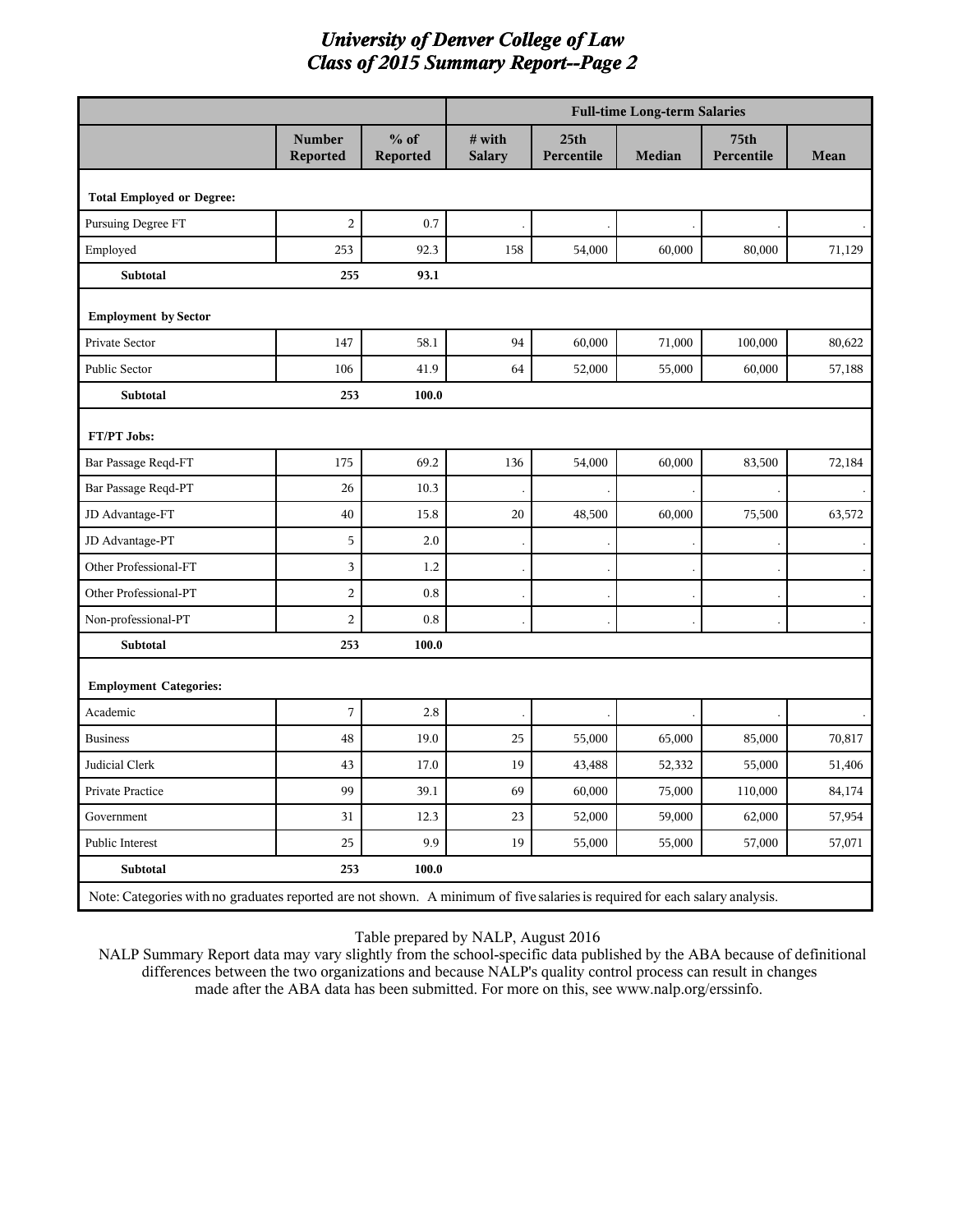|                                                                                                                             |                                  |                           |                         |                                | <b>Full-time Long-term Salaries</b> |                    |        |
|-----------------------------------------------------------------------------------------------------------------------------|----------------------------------|---------------------------|-------------------------|--------------------------------|-------------------------------------|--------------------|--------|
|                                                                                                                             | <b>Number</b><br><b>Reported</b> | $%$ of<br><b>Reported</b> | # with<br><b>Salary</b> | 25 <sub>th</sub><br>Percentile | Median                              | 75th<br>Percentile | Mean   |
| <b>Academic Jobs:</b>                                                                                                       |                                  |                           |                         |                                |                                     |                    |        |
| <b>Bar Passage Required</b>                                                                                                 | $\overline{c}$                   | 28.6                      |                         |                                |                                     |                    |        |
| JD Advantage                                                                                                                | $\overline{4}$                   | 57.1                      |                         |                                |                                     |                    |        |
| Other Professional                                                                                                          | $\mathbf{1}$                     | 14.3                      |                         |                                |                                     |                    |        |
| Subtotal                                                                                                                    | $\overline{7}$                   | 100.0                     |                         |                                |                                     |                    |        |
| <b>Business Jobs:</b>                                                                                                       |                                  |                           |                         |                                |                                     |                    |        |
| Bar Passage Required                                                                                                        | 14                               | 29.2                      | 10                      | 63,000                         | 70,000                              | 90,000             | 79,300 |
| JD Advantage                                                                                                                | 28                               | 58.3                      | 14                      | 48,000                         | 60,000                              | 75,000             | 63,745 |
| Other Professional                                                                                                          | $\overline{\mathbf{4}}$          | 8.3                       |                         |                                |                                     |                    |        |
| Non-professional                                                                                                            | $\overline{c}$                   | 4.2                       |                         |                                |                                     |                    |        |
| Subtotal                                                                                                                    | 48                               | 100.0                     |                         |                                |                                     |                    |        |
| <b>Private Practice Jobs:</b>                                                                                               |                                  |                           |                         |                                |                                     |                    |        |
| Bar Passage Required                                                                                                        | 96                               | 97.0                      | 69                      | 60,000                         | 75,000                              | 110,000            | 84,174 |
| JD Advantage                                                                                                                | 3                                | 3.0                       |                         |                                |                                     |                    |        |
| <b>Subtotal</b>                                                                                                             | 99                               | 100.0                     |                         |                                |                                     |                    |        |
| Government Jobs:                                                                                                            |                                  |                           |                         |                                |                                     |                    |        |
| Bar Passage Required                                                                                                        | 27                               | 87.1                      | 21                      | 53,500                         | 59,000                              | 60,000             | 57,521 |
| JD Advantage                                                                                                                | $\overline{4}$                   | 12.9                      |                         |                                |                                     |                    |        |
| <b>Subtotal</b>                                                                                                             | 31                               | 100.0                     |                         |                                |                                     |                    |        |
| Judicial Clerkships:                                                                                                        |                                  |                           |                         |                                |                                     |                    |        |
| Federal                                                                                                                     | $\overline{4}$                   | 9.3                       |                         |                                |                                     |                    |        |
| <b>State</b>                                                                                                                | 39                               | 90.7                      | 16                      | 40,944                         | 46,750                              | 54,250             | 47,482 |
| Subtotal                                                                                                                    | 43                               | 100.0                     |                         |                                |                                     |                    |        |
| Note: Categories with no graduates reported are not shown. A minimum of five salaries is required for each salary analysis. |                                  |                           |                         |                                |                                     |                    |        |

Table prepared by NALP, August 2016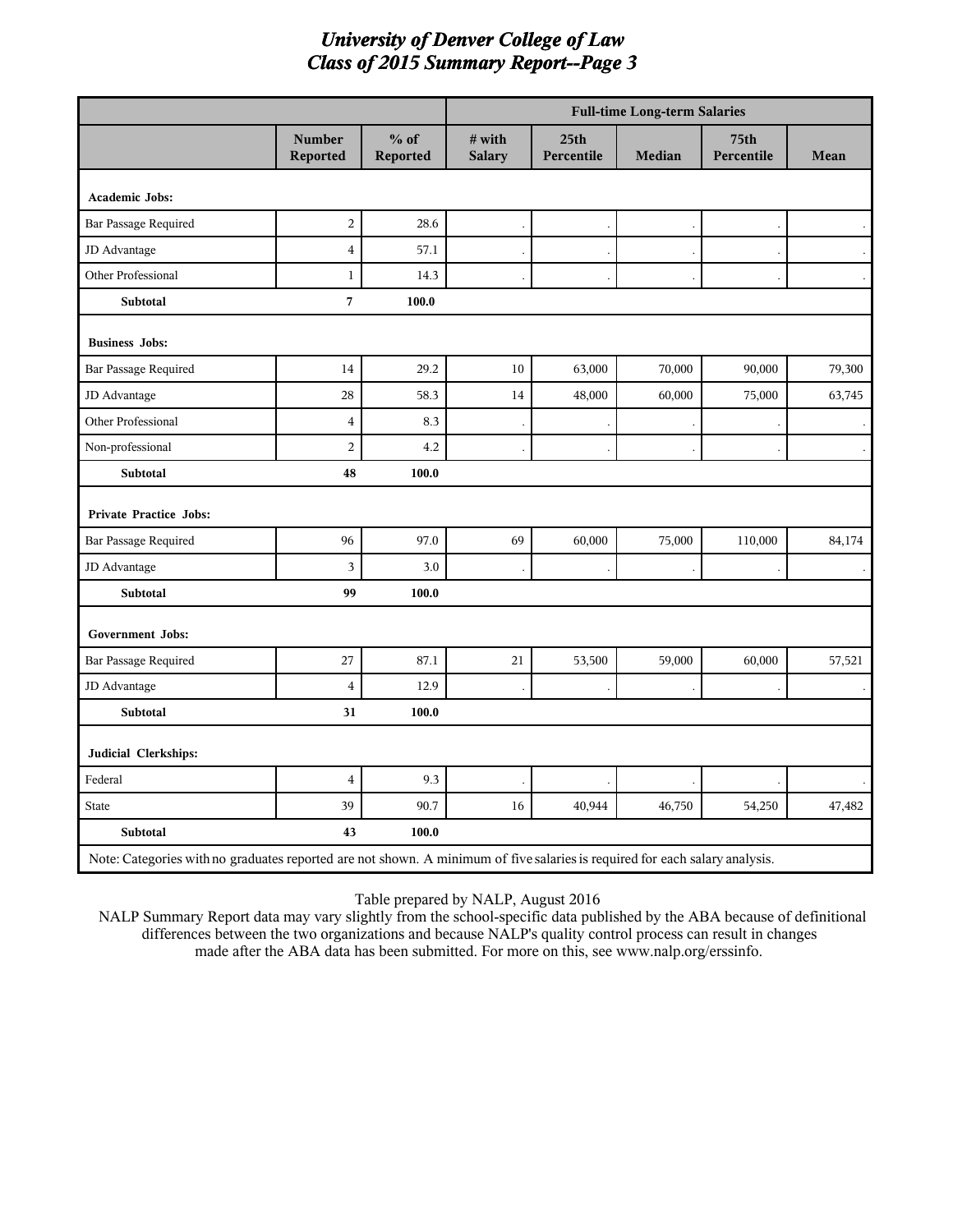|                                                                                                                             |                           |                    |                         |                                | <b>Full-time Long-term Salaries</b> |                                |         |
|-----------------------------------------------------------------------------------------------------------------------------|---------------------------|--------------------|-------------------------|--------------------------------|-------------------------------------|--------------------------------|---------|
|                                                                                                                             | <b>Number</b><br>Reported | $%$ of<br>Reported | # with<br><b>Salary</b> | 25 <sub>th</sub><br>Percentile | <b>Median</b>                       | 75 <sub>th</sub><br>Percentile | Mean    |
| <b>Public Interest Jobs:</b>                                                                                                |                           |                    |                         |                                |                                     |                                |         |
| <b>Bar Passage Required</b>                                                                                                 | 19                        | 76.0               | 16                      | 55,000                         | 55,230                              | 56,500                         | 56,897  |
| JD Advantage                                                                                                                | 6                         | 24.0               |                         |                                |                                     |                                |         |
| Subtotal                                                                                                                    | 25                        | 100.0              |                         |                                |                                     |                                |         |
| <b>Size of Firm:</b>                                                                                                        |                           |                    |                         |                                |                                     |                                |         |
| $1 - 10$                                                                                                                    | 53                        | 53.5               | $34\,$                  | 50,000                         | 60,000                              | 70,000                         | 63,000  |
| $11 - 25$                                                                                                                   | 8                         | 8.1                |                         |                                |                                     |                                |         |
| $26 - 50$                                                                                                                   | 5                         | 5.1                | 5                       | 74,000                         | 75,000                              | 100,000                        | 85,800  |
| 51-100                                                                                                                      | 3                         | 3.0                |                         |                                |                                     |                                |         |
| 101-250                                                                                                                     | $\overline{4}$            | 4.0                |                         |                                |                                     |                                |         |
| 251-500                                                                                                                     | $\overline{4}$            | 4.0                |                         |                                |                                     |                                |         |
| $501+$                                                                                                                      | 17                        | 17.2               | 16                      | 105,000                        | 120,000                             | 145,000                        | 120,125 |
| Solo practitioner                                                                                                           | 5                         | 5.1                |                         |                                |                                     |                                |         |
| Subtotal                                                                                                                    | 99                        | 100.0              |                         |                                |                                     |                                |         |
| Type of Law Firm Job:                                                                                                       |                           |                    |                         |                                |                                     |                                |         |
| Associate                                                                                                                   | 84                        | 84.8               | 62                      | 60,000                         | 75,000                              | 115,000                        | 85,984  |
| <b>Staff Attorney</b>                                                                                                       | 6                         | 6.1                |                         |                                |                                     |                                |         |
| Law Clerk                                                                                                                   | 8                         | 8.1                |                         |                                |                                     |                                |         |
| Administrative                                                                                                              | $\mathbf{1}$              | 1.0                |                         |                                |                                     |                                |         |
| <b>Subtotal</b>                                                                                                             | 99                        | 100.0              |                         |                                |                                     |                                |         |
| Note: Categories with no graduates reported are not shown. A minimum of five salaries is required for each salary analysis. |                           |                    |                         |                                |                                     |                                |         |

Table prepared by NALP, August 2016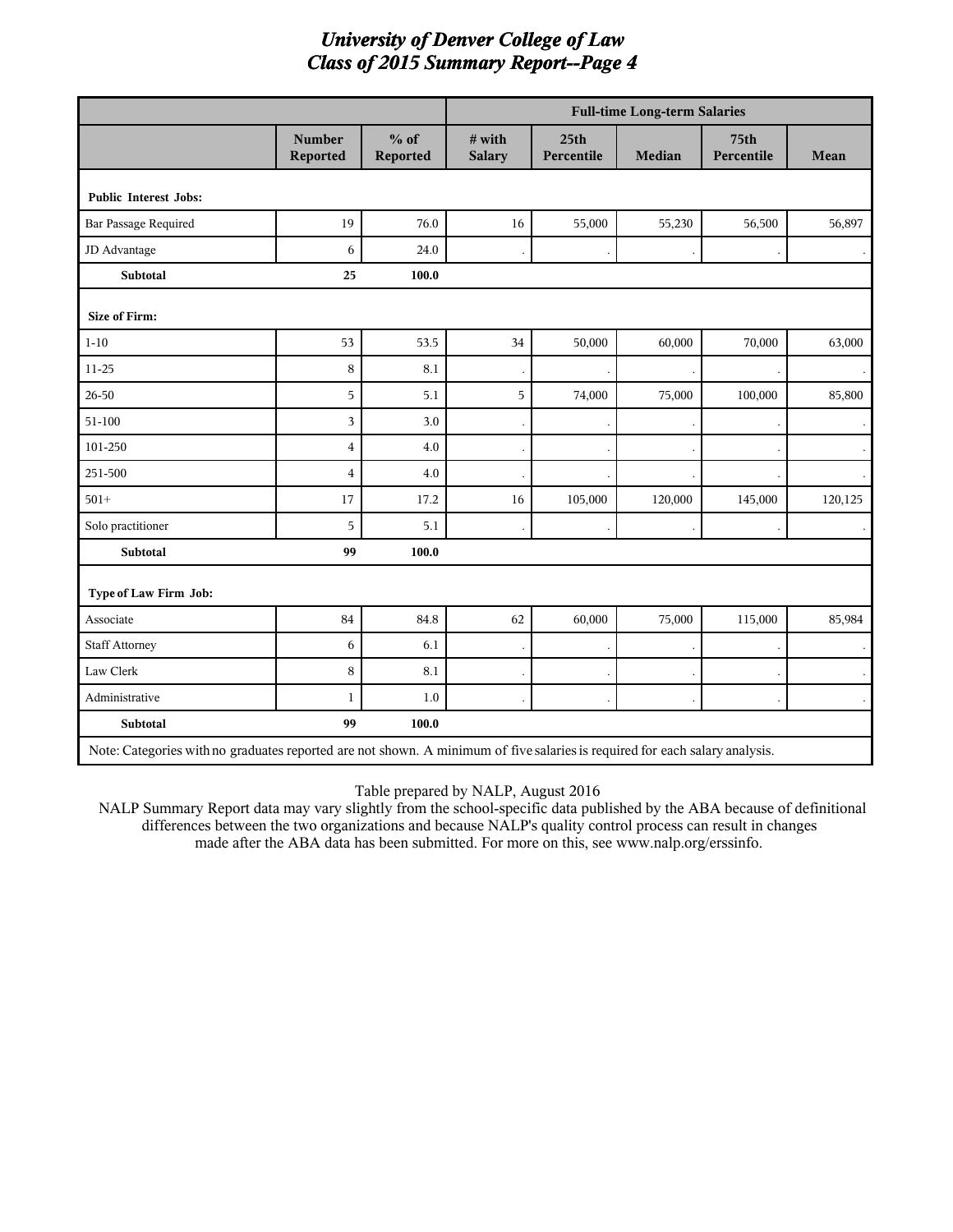|                                                                                                                             |                           |                      |                         |                                | <b>Full-time Long-term Salaries</b> |                                |        |
|-----------------------------------------------------------------------------------------------------------------------------|---------------------------|----------------------|-------------------------|--------------------------------|-------------------------------------|--------------------------------|--------|
|                                                                                                                             | <b>Number</b><br>Reported | $%$ of<br>Reported   | # with<br><b>Salary</b> | 25 <sub>th</sub><br>Percentile | Median                              | 75 <sub>th</sub><br>Percentile | Mean   |
| <b>Jobs Taken by Region:</b>                                                                                                |                           |                      |                         |                                |                                     |                                |        |
| New England                                                                                                                 | $\mathbf{1}$              | 0.4                  |                         |                                |                                     |                                |        |
| E North Central                                                                                                             | 3                         | 1.2                  |                         |                                |                                     |                                |        |
| W North Central                                                                                                             | $\overline{c}$            | 0.8                  |                         |                                |                                     |                                |        |
| South Atlantic                                                                                                              | 8                         | 3.2                  |                         |                                |                                     |                                |        |
| E South Central                                                                                                             | $\mathbf{1}$              | 0.4                  |                         |                                |                                     |                                |        |
| W South Central                                                                                                             | 6                         | 2.4                  |                         |                                |                                     |                                |        |
| Mountain                                                                                                                    | 222                       | 87.7                 | 141                     | 54,000                         | 60,000                              | 80,000                         | 71,062 |
| Pacific                                                                                                                     | 7                         | 2.8                  | 5                       | 70,000                         | 85,000                              | 85,000                         | 78,000 |
| Non US locations                                                                                                            | $\overline{3}$            | 1.2                  |                         |                                |                                     |                                |        |
| <b>Subtotal</b>                                                                                                             | 253                       | 100.0                |                         |                                |                                     |                                |        |
| <b>Location of Jobs:</b>                                                                                                    |                           |                      |                         |                                |                                     |                                |        |
| In-State                                                                                                                    | 216                       | 85.4                 | 136                     | 54,000                         | 60,000                              | 80,000                         | 71,273 |
| Out of State                                                                                                                | 37                        | 14.6                 | 22                      | 50,000                         | 69,000                              | 80,000                         | 70,239 |
| <b>Subtotal</b>                                                                                                             | 253                       | 100.0                |                         |                                |                                     |                                |        |
| # States and Territories w/Employed Grads:                                                                                  |                           |                      |                         |                                |                                     |                                |        |
|                                                                                                                             | 18                        |                      |                         |                                |                                     |                                |        |
| <b>Total</b>                                                                                                                | 18                        | $\ddot{\phantom{0}}$ |                         |                                |                                     |                                |        |
| Note: Categories with no graduates reported are not shown. A minimum of five salaries is required for each salary analysis. |                           |                      |                         |                                |                                     |                                |        |

#### Table prepared by NALP, August 2016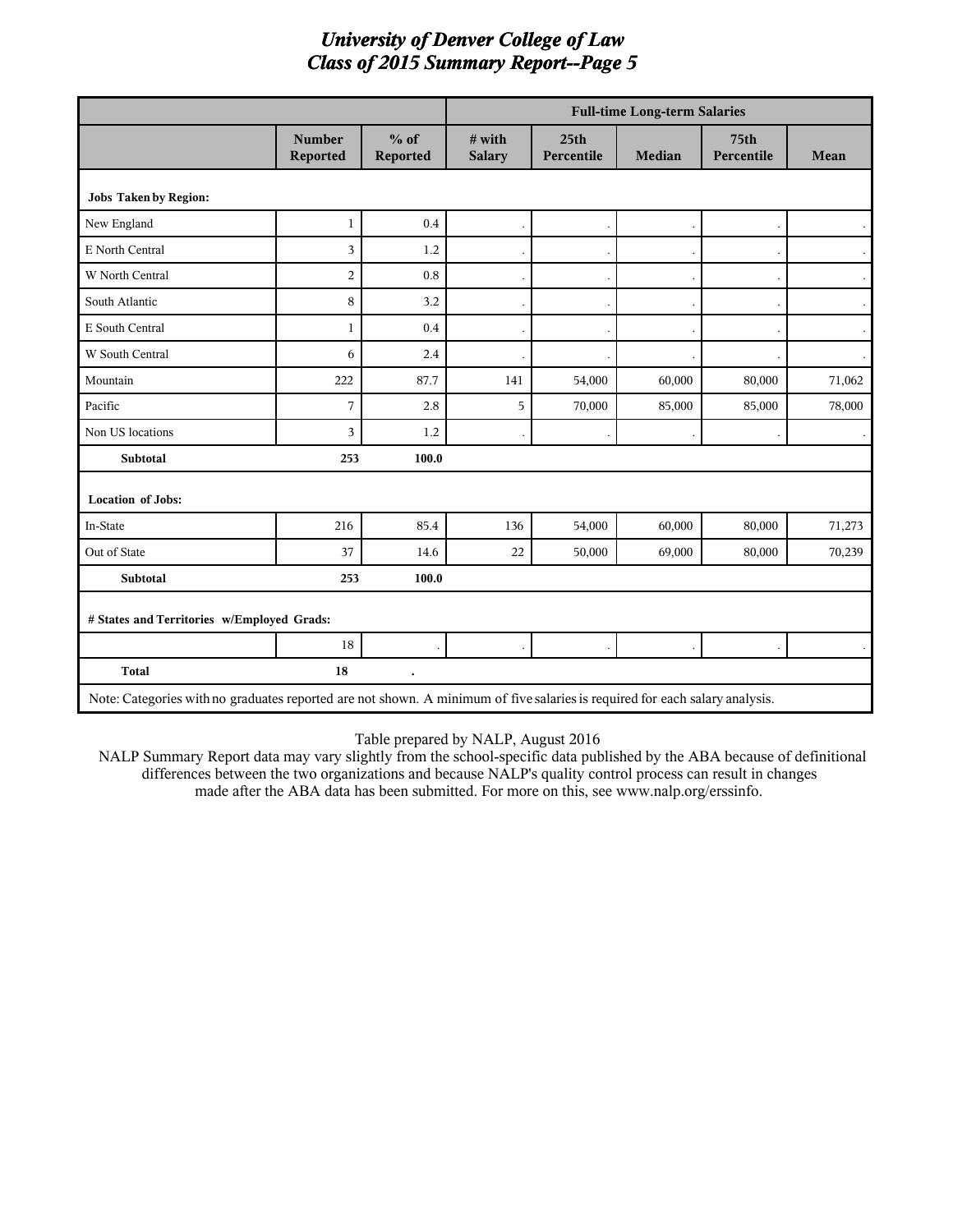|                                                                                                                       | <b>Number</b><br><b>Reported</b> | $%$ of<br><b>Reported</b> |
|-----------------------------------------------------------------------------------------------------------------------|----------------------------------|---------------------------|
| Source of Job                                                                                                         |                                  |                           |
| Fall OCI                                                                                                              | 12                               | 6.3                       |
| Job Posting in CSO                                                                                                    | 44                               | 23.0                      |
| Job posted online or in print                                                                                         | 10                               | 5.2                       |
| Clerkship application process or<br>Oscar                                                                             | 1                                | 0.5                       |
| Return to Prior Job                                                                                                   | 15                               | 7.9                       |
| Referral                                                                                                              | 33                               | 17.3                      |
| Start own practice                                                                                                    | 6                                | 3.1                       |
| Self-initiated/letter                                                                                                 | 48                               | 25.1                      |
| Temp Agency                                                                                                           | 1                                | 0.5                       |
| Other                                                                                                                 | 21                               | 11.0                      |
| <b>Subtotal</b>                                                                                                       | 191                              | 100.0                     |
| Timing of Job Offer                                                                                                   |                                  |                           |
| After Bar Results                                                                                                     | 83                               | 34.0                      |
| <b>Before Graduation</b>                                                                                              | 98                               | 40.2                      |
| <b>Before Bar Results</b>                                                                                             | 63                               | 25.8                      |
| <b>Subtotal</b>                                                                                                       | 244                              | 100.0                     |
| <b>Search Status of Employed Grads</b>                                                                                |                                  |                           |
| Seeking a different job                                                                                               | 39                               | 16.1                      |
| Not seeking a different job                                                                                           | 203                              | 83.9                      |
| <b>Subtotal</b>                                                                                                       | 242                              | 100.0                     |
| Note: Figures are based on jobs for which the item was<br>reported, and thus may not add to the total number of jobs. |                                  |                           |

Table prepared by NALP, August 2016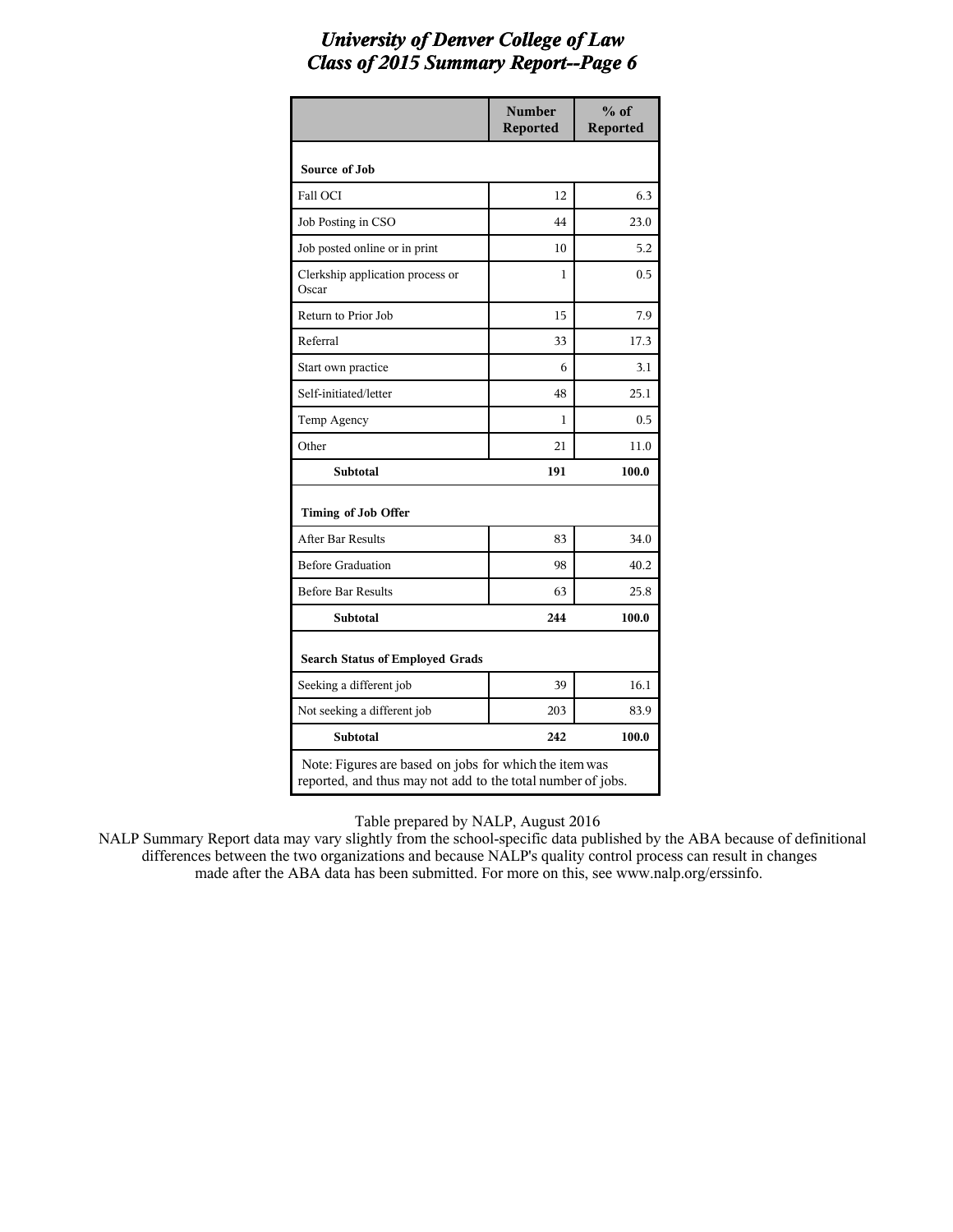|                                                                                                                                                                                                                          |                               | Jobs lasting a year or more                                 |                                              |                                                         |  |  |  |
|--------------------------------------------------------------------------------------------------------------------------------------------------------------------------------------------------------------------------|-------------------------------|-------------------------------------------------------------|----------------------------------------------|---------------------------------------------------------|--|--|--|
|                                                                                                                                                                                                                          | <b>Total</b><br><b>Number</b> | <b>Number</b><br>of<br><b>Indefinite</b><br><b>Duration</b> | <b>Number</b><br>of Fixed<br><b>Duration</b> | <b>Number</b><br>of<br><b>Short-term</b><br><b>Jobs</b> |  |  |  |
| Duration of Jobs by Employer Type                                                                                                                                                                                        |                               |                                                             |                                              |                                                         |  |  |  |
| Academic                                                                                                                                                                                                                 | $\overline{4}$                | $\overline{4}$                                              |                                              | 3                                                       |  |  |  |
| <b>Business</b>                                                                                                                                                                                                          | 39                            | 34                                                          | 3                                            | $\mathbf Q$                                             |  |  |  |
| Judicial Clerk                                                                                                                                                                                                           | 22                            | 4                                                           | 18                                           | 21                                                      |  |  |  |
| <b>Private Practice</b>                                                                                                                                                                                                  | 96                            | 89                                                          | 4                                            | 3                                                       |  |  |  |
| Government                                                                                                                                                                                                               | 30                            | 21                                                          | 8                                            | 1                                                       |  |  |  |
| <b>Public Interest</b>                                                                                                                                                                                                   | 23                            | 23                                                          |                                              | $\overline{2}$                                          |  |  |  |
| <b>Total Reported</b>                                                                                                                                                                                                    | 214                           | 175                                                         | 33                                           | 39                                                      |  |  |  |
| Total Number of Jobs Reported as Funded by Law School                                                                                                                                                                    |                               |                                                             |                                              |                                                         |  |  |  |
|                                                                                                                                                                                                                          | 29                            |                                                             |                                              |                                                         |  |  |  |
| <b>Total Reported</b>                                                                                                                                                                                                    | 29                            |                                                             |                                              |                                                         |  |  |  |
| Note: Figures for job duration are based on jobs for which the item was reported, and thus may<br>not add to the total number of jobs.<br>The count of jobs funded by the law school is a total, regardless of duration. |                               |                                                             |                                              |                                                         |  |  |  |

#### Table prepared by NALP, August 2016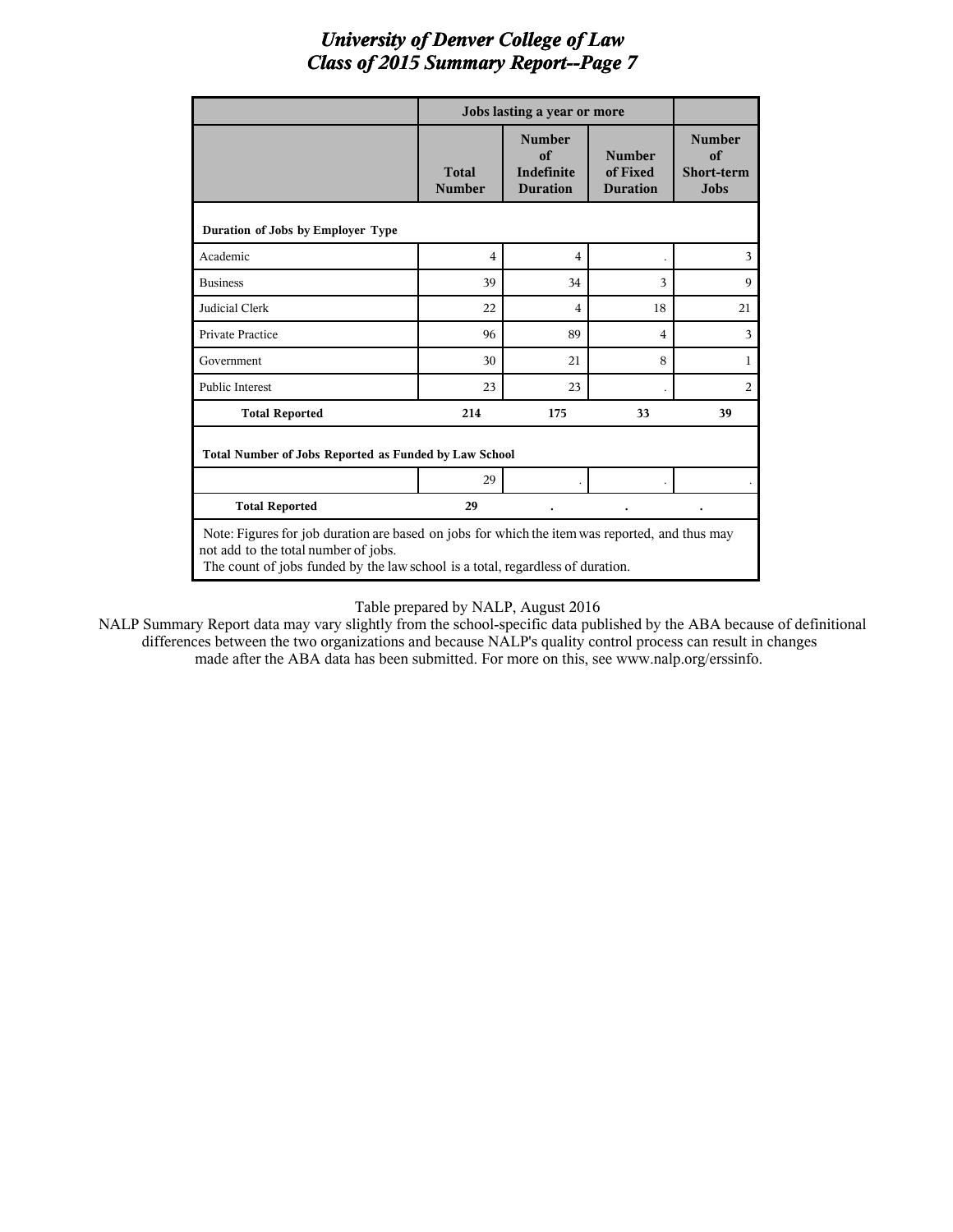#### *Class of 2015--University of Denver College of Law Table 12 Source of Job by Employer Type*

|                                                  |                                  | Academic                               |                                  | <b>Business</b>                        |                                  | Judicial clerkship                     | Law firms of 50 or<br>fewer      |                                        |
|--------------------------------------------------|----------------------------------|----------------------------------------|----------------------------------|----------------------------------------|----------------------------------|----------------------------------------|----------------------------------|----------------------------------------|
| Source of Job by Employer<br><b>Type</b>         | <b>Number</b><br><b>Reported</b> | $\frac{0}{0}$<br>of<br><b>Reported</b> | <b>Number</b><br><b>Reported</b> | $\frac{0}{0}$<br>of<br><b>Reported</b> | <b>Number</b><br><b>Reported</b> | $\frac{0}{0}$<br>of<br><b>Reported</b> | <b>Number</b><br><b>Reported</b> | $\frac{0}{0}$<br>of<br><b>Reported</b> |
| <b>Fall OCI</b>                                  | $\Omega$                         | $\Omega$                               |                                  | 2.8                                    | $\mathbf{0}$                     | $\Omega$                               |                                  | 1.7                                    |
| Job listing                                      | 2                                | 33.3                                   | 11                               | 30.6                                   | 6                                | 31.6                                   | 15                               | 25.4                                   |
| <b>Clerkship application</b><br>process or Oscar | $\Omega$                         | $\Omega$                               | $\Omega$                         | $\Omega$                               |                                  | 5.3                                    | $\Omega$                         | $\Omega$                               |
| <b>Pre-law school employer</b>                   | 3                                | 50.0                                   | 3                                | 8.3                                    | $\Omega$                         | $\Omega$                               | 5                                | 8.5                                    |
| <b>Referral from friend</b>                      | $\mathbf 0$                      | $\Omega$                               | 9                                | 25.0                                   |                                  | 5.3                                    | 10                               | 16.9                                   |
| Letter/self-initiated                            | $\Omega$                         | $\Omega$                               | 6                                | 16.7                                   | 7                                | 36.8                                   | 15                               | 25.4                                   |
| Temp agency or legal<br>search                   | $\mathbf 0$                      | $\mathbf 0$                            |                                  | 2.8                                    | $\mathbf{0}$                     | $\overline{0}$                         | $\mathbf 0$                      | $\overline{0}$                         |
| All other                                        |                                  | 16.7                                   | 5                                | 13.9                                   | 4                                | 21.1                                   | 13                               | 22.0                                   |
| <b>TOTAL</b>                                     | 6                                | 100.0                                  | 36                               | 100.0                                  | 19                               | 100.0                                  | 59                               | 100.0                                  |

|                                                  |                                  | Law firms of 51 or<br>more             | Government                       |                                        | <b>Public interest</b>           |                                        | All Employer Types*              |                                        |
|--------------------------------------------------|----------------------------------|----------------------------------------|----------------------------------|----------------------------------------|----------------------------------|----------------------------------------|----------------------------------|----------------------------------------|
| <b>Source of Job by Employer</b><br><b>Type</b>  | <b>Number</b><br><b>Reported</b> | $\frac{0}{0}$<br>of<br><b>Reported</b> | <b>Number</b><br><b>Reported</b> | $\frac{0}{0}$<br>of<br><b>Reported</b> | <b>Number</b><br><b>Reported</b> | $\frac{0}{0}$<br>of<br><b>Reported</b> | <b>Number</b><br><b>Reported</b> | $\frac{0}{0}$<br>of<br><b>Reported</b> |
| <b>Fall OCI</b>                                  | 10                               | 37.0                                   | $\Omega$                         | $\Omega$                               | $\Omega$                         | $\Omega$                               | 12                               | 6.3                                    |
| <b>Job listing</b>                               |                                  | 3.7                                    | 6                                | 26.1                                   | 3                                | 14.3                                   | 44                               | 23.0                                   |
| <b>Clerkship application</b><br>process or Oscar | $\Omega$                         | $\Omega$                               | $\Omega$                         | $\Omega$                               | $\Omega$                         | $\Omega$                               |                                  | 0.5                                    |
| Pre-law school employer                          | $\Omega$                         | $\Omega$                               |                                  | 4.3                                    | 3                                | 14.3                                   | 15                               | 7.9                                    |
| <b>Referral from friend</b>                      | 7                                | 25.9                                   | 2                                | 8.7                                    | 4                                | 19.0                                   | 33                               | 17.3                                   |
| Letter/self-initiated                            | 4                                | 14.8                                   | 10                               | 43.5                                   | 6                                | 28.6                                   | 48                               | 25.1                                   |
| Temp agency or legal<br>search                   | $\Omega$                         | $\Omega$                               | $\Omega$                         | $\Omega$                               | $\Omega$                         | $\Omega$                               |                                  | 0.5                                    |
| All other                                        | 5                                | 18.5                                   | $\overline{4}$                   | 17.4                                   | 5                                | 23.8                                   | 37                               | 19.4                                   |
| <b>TOTAL</b>                                     | 27                               | 100.0                                  | 23                               | 100.0                                  | 21                               | 100.0                                  | 191                              | 100.0                                  |

*"Other" also includes job fairs, spring OCI, non-CSO job sites and postings, and the self-employed. \* Excludes jobs for which a source, employer type, or firm size was not reported.*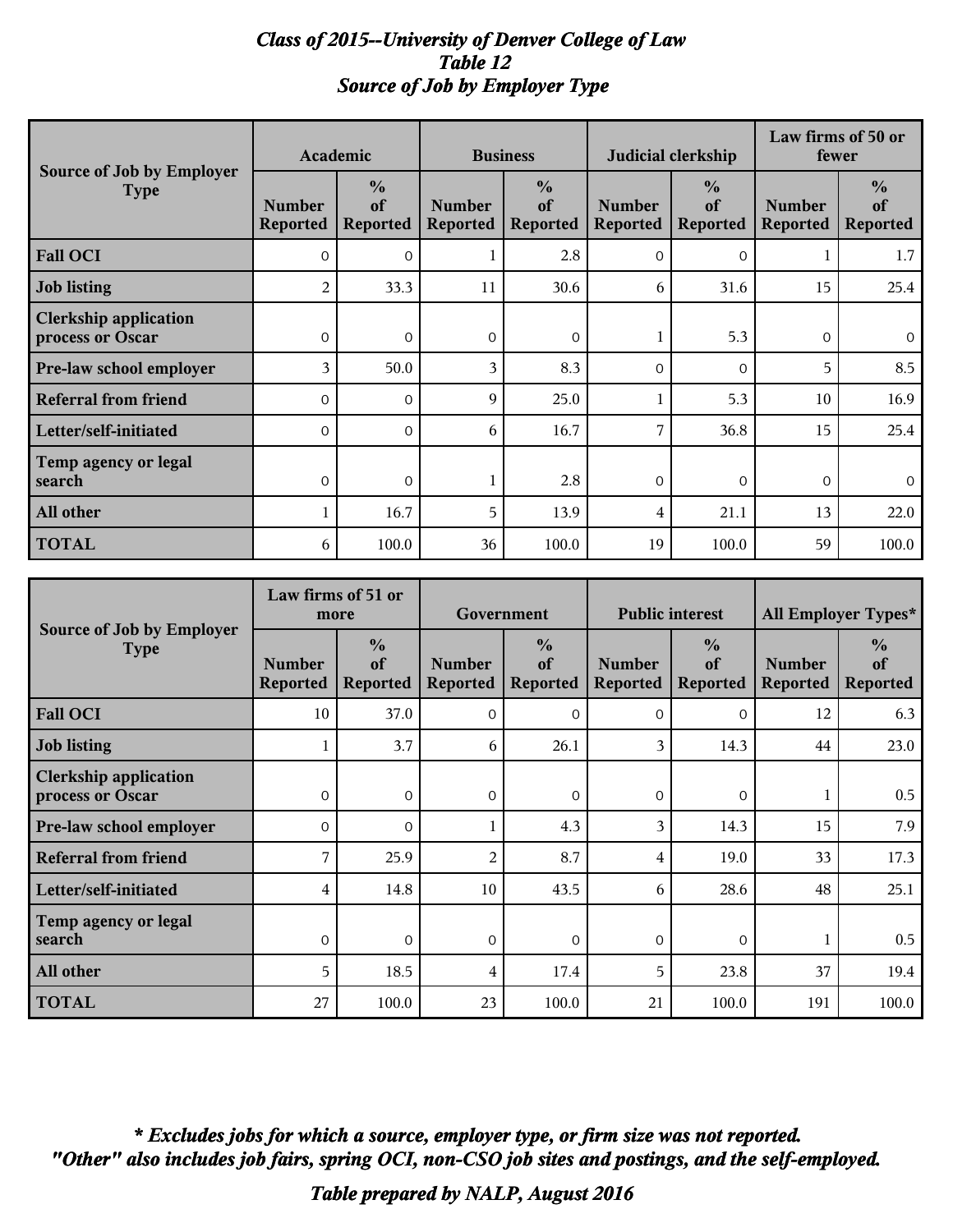#### *Class of 2015--University of Denver College of Law Table 13 Number of Jobs Reported Taken by State*

| <b>Region</b>    | <b>State</b>       | #<br>of<br>jobs | $\frac{0}{0}$<br>of<br>jobs |
|------------------|--------------------|-----------------|-----------------------------|
| New England      | Maine              | 1               | 0.4                         |
|                  |                    | 1               | 0.4                         |
| E. North Central | Illinois           | 3               | 1.2                         |
|                  |                    | 3               | 1.2                         |
| W. North Central | Missouri           | 2               | 0.8                         |
|                  |                    | $\overline{c}$  | 0.8                         |
| South Atlantic   | Washington, DC     | 3               | 1.2                         |
|                  | Florida            | 1               | 0.4                         |
|                  | Georgia            | 1               | 0.4                         |
|                  | North Carolina     | 2               | 0.8                         |
|                  | Virginia           | 1               | 0.4                         |
|                  |                    | 8               | 3.2                         |
| E. South Central | Tennessee          | 1               | 0.4                         |
|                  |                    | 1               | 0.4                         |
| W. South Central | Louisiana          | 1               | 0.4                         |
|                  | Oklahoma           | 2               | 0.8                         |
|                  | Texas              | 3               | 1.2                         |
|                  |                    | 6               | 2.4                         |
| Mountain         | Colorado           | 216             | 85.4                        |
|                  | Nevada             | 1               | 0.4                         |
|                  | Utah               | 3               | $1.2\,$                     |
|                  | Wyoming            | $\overline{c}$  | 0.8                         |
|                  |                    | 222             | 87.7                        |
| Pacific          | California         | 6               | 2.4                         |
|                  | Washington         | 1               | 0.4                         |
|                  |                    | 7               | 2.8                         |
| Non US locations | Non U.S. locations | 3               | 1.2                         |
|                  |                    | 3               | 1.2                         |
| TOTAL            |                    | 253             | 100.0                       |

*Excludes employed graduates for whom job location was not reported.*

*Table prepared by NALP, August 2016*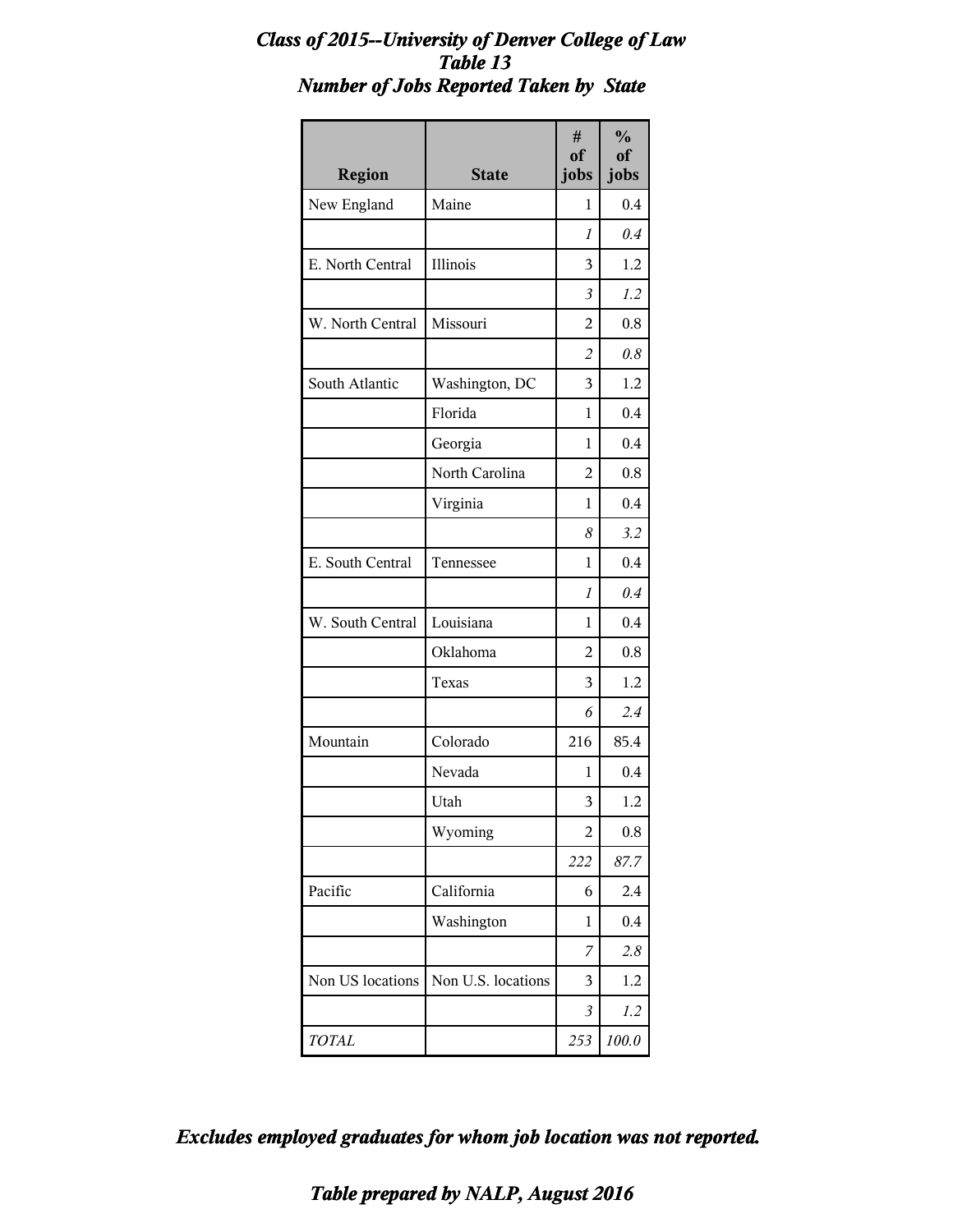#### *Class of 2015--University of Denver College of Law Table 14 Location of Instate Jobs*

| <b>In-state location</b> | #<br><sub>of</sub><br>Jobs | $\frac{0}{0}$<br>of<br><b>Jobs</b> |
|--------------------------|----------------------------|------------------------------------|
| Aurora                   | 4                          | 1.9                                |
| <b>Boulder</b>           | 4                          | 1.9                                |
| Colorado Springs         | 9                          | 4.2                                |
| Denver                   | 127                        | 58.8                               |
| Englewood                | 4                          | 1.9                                |
| <b>Fort Collins</b>      | 3                          | 1.4                                |
| <b>Grand Junction</b>    | 5                          | 2.3                                |
| Greeley                  | 2                          | 0.9                                |
| Lakewood                 | 1                          | 0.5                                |
| Longmont                 | 1                          | 0.5                                |
| Other/unknown Colorado   | 55                         | 25.5                               |
| Pueblo                   | 1                          | 0.5                                |
|                          | 216                        | 100.0                              |